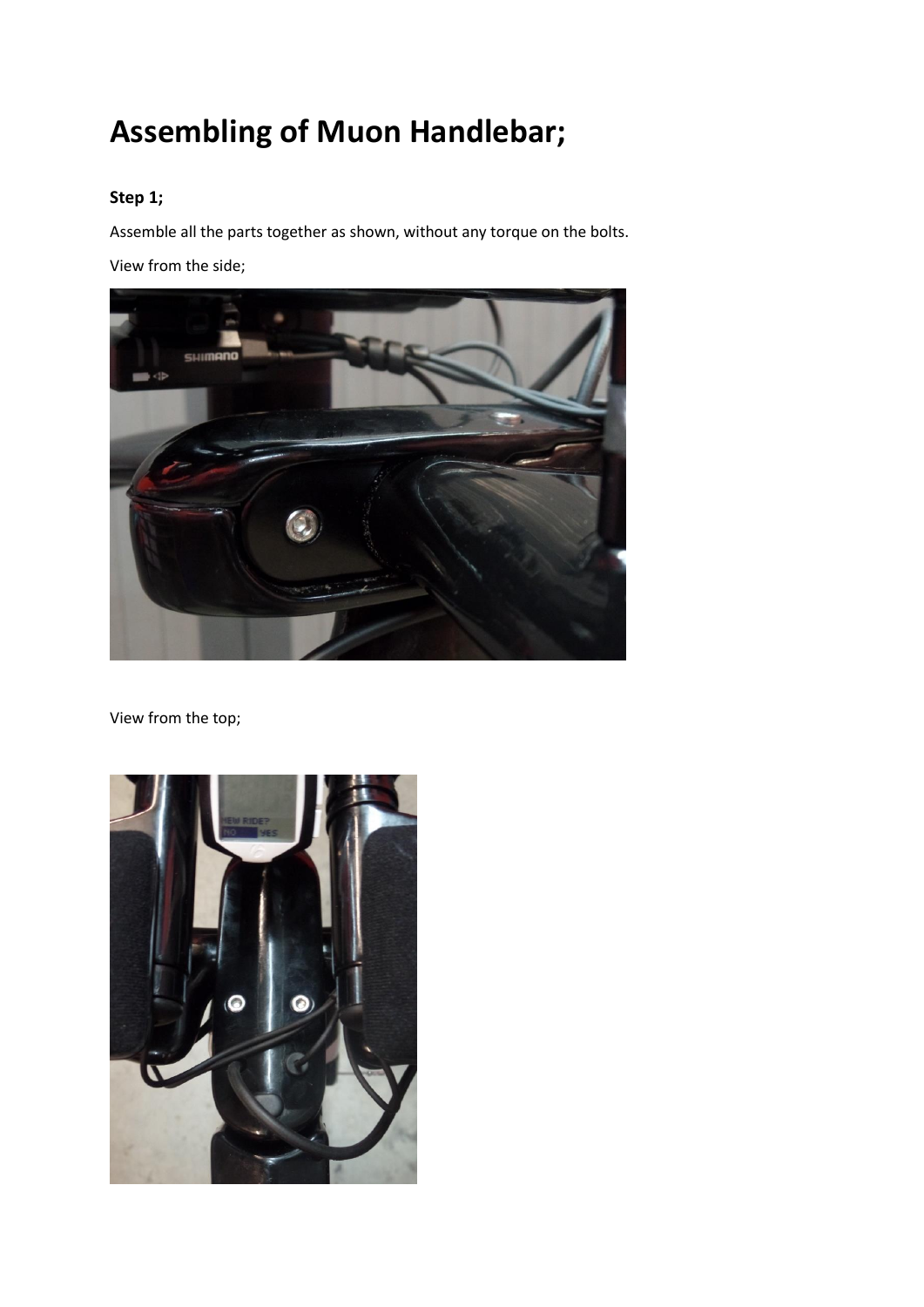### **Step 2;**

After assembling as shown in step 1, you can easily turn the handlebar in your position and start to tighten the 2 **A** bolts and the **C** bolt in turn.



*(Do not turn bolt B in this stadium of assembling!!!!!!)* The Torque on the **A** and **C** bolts are shown below;

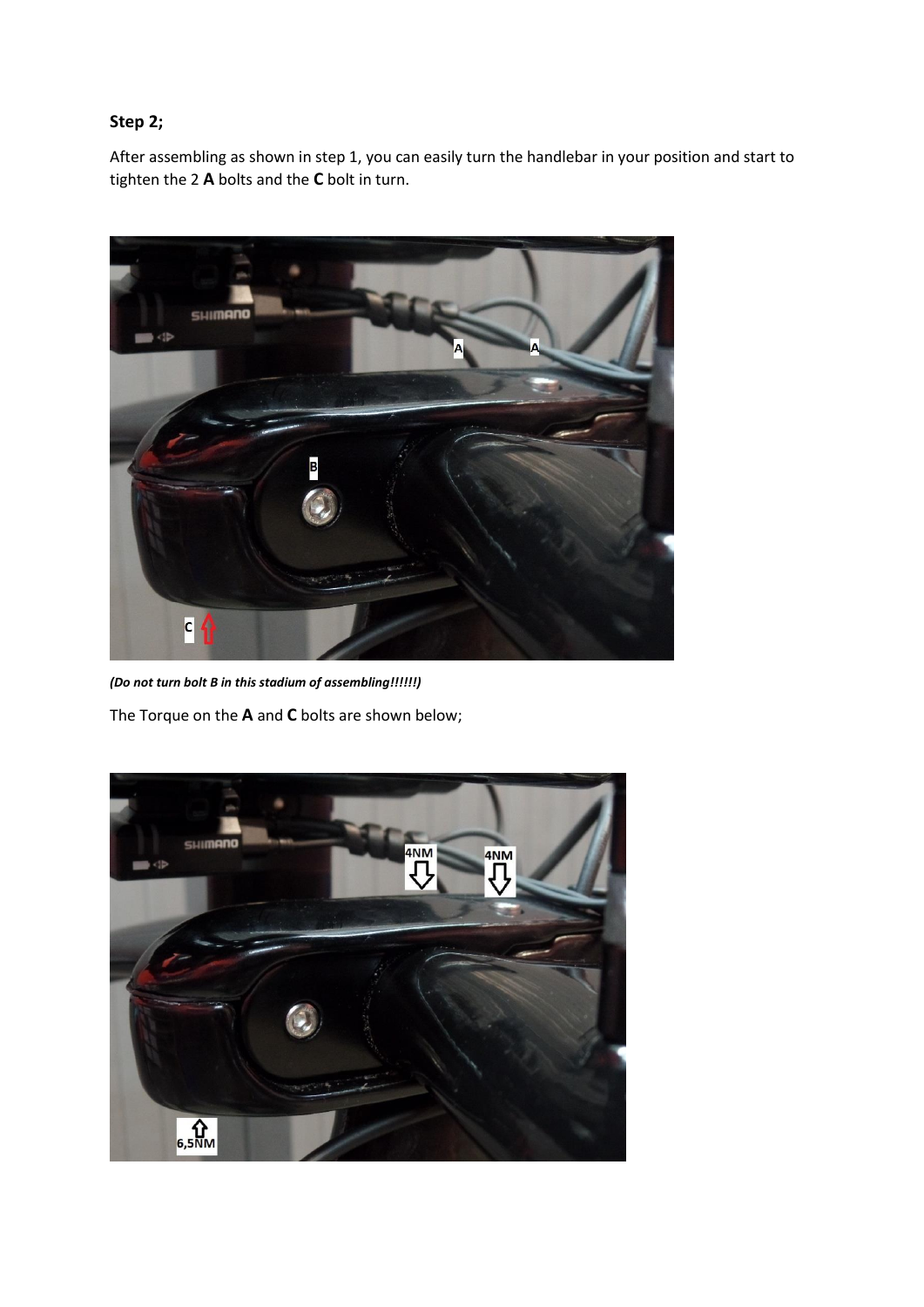## **Step 3:**

After tightening the bolts, **A** and **C** at the right torque, you may tighten the side bolt **(B)**. The right torque is shown down below.



When the last bolt is Tightened you may use the bike. You can start and challenge the elements. Have fun!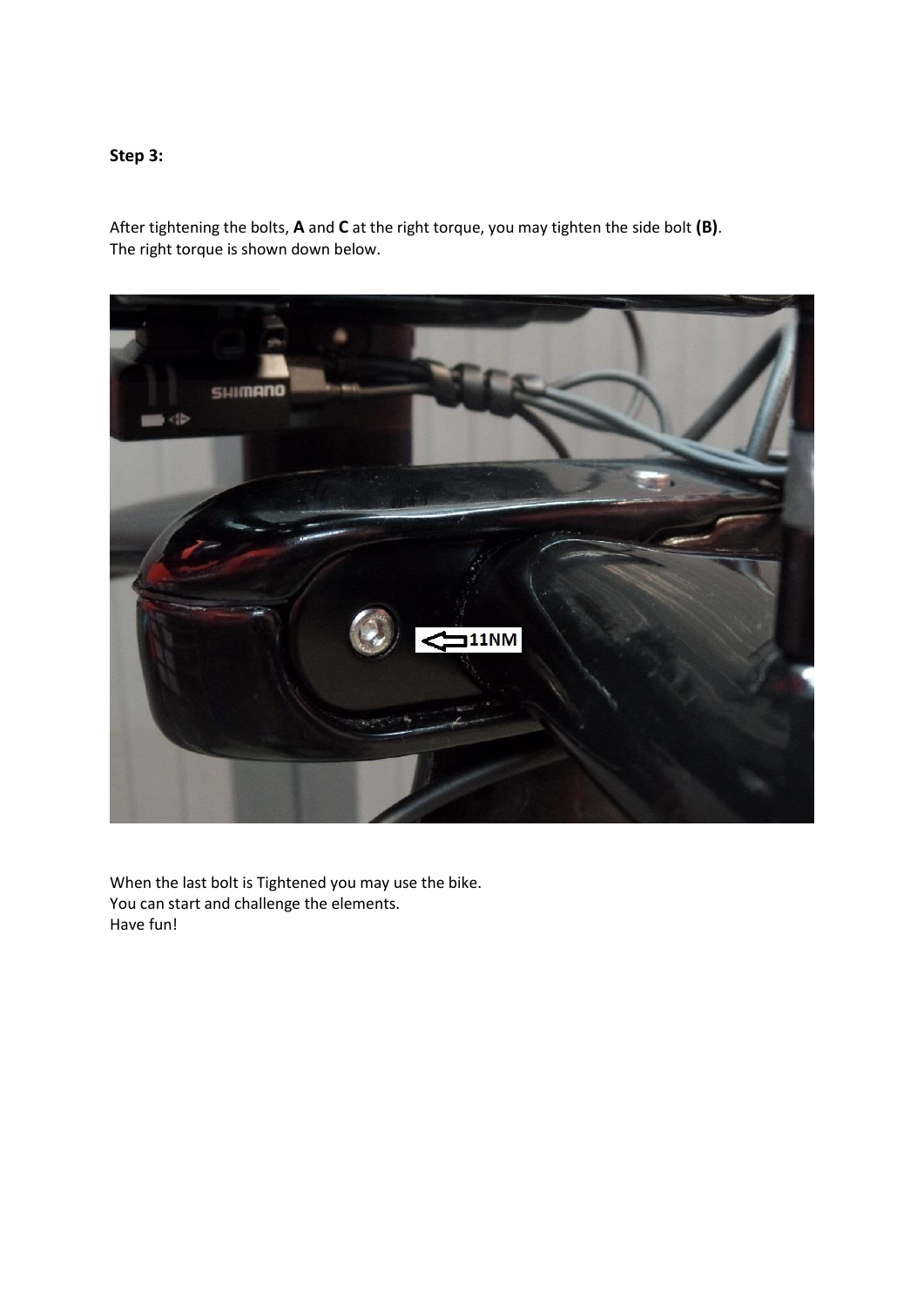# **If you want to demount the handlebar for travelling or maintenance?**

Please use the following steps;

#### Step 1;

- First loosen bolt **B**, on the side. Please loose the bolt as much as is possible. There should be no torque on the bolt anymore.



#### Step 2:

- After loosening bolt **B**, please loosen bolt **C.** Make sure that the bolt is loose, but not completely

Step 3: